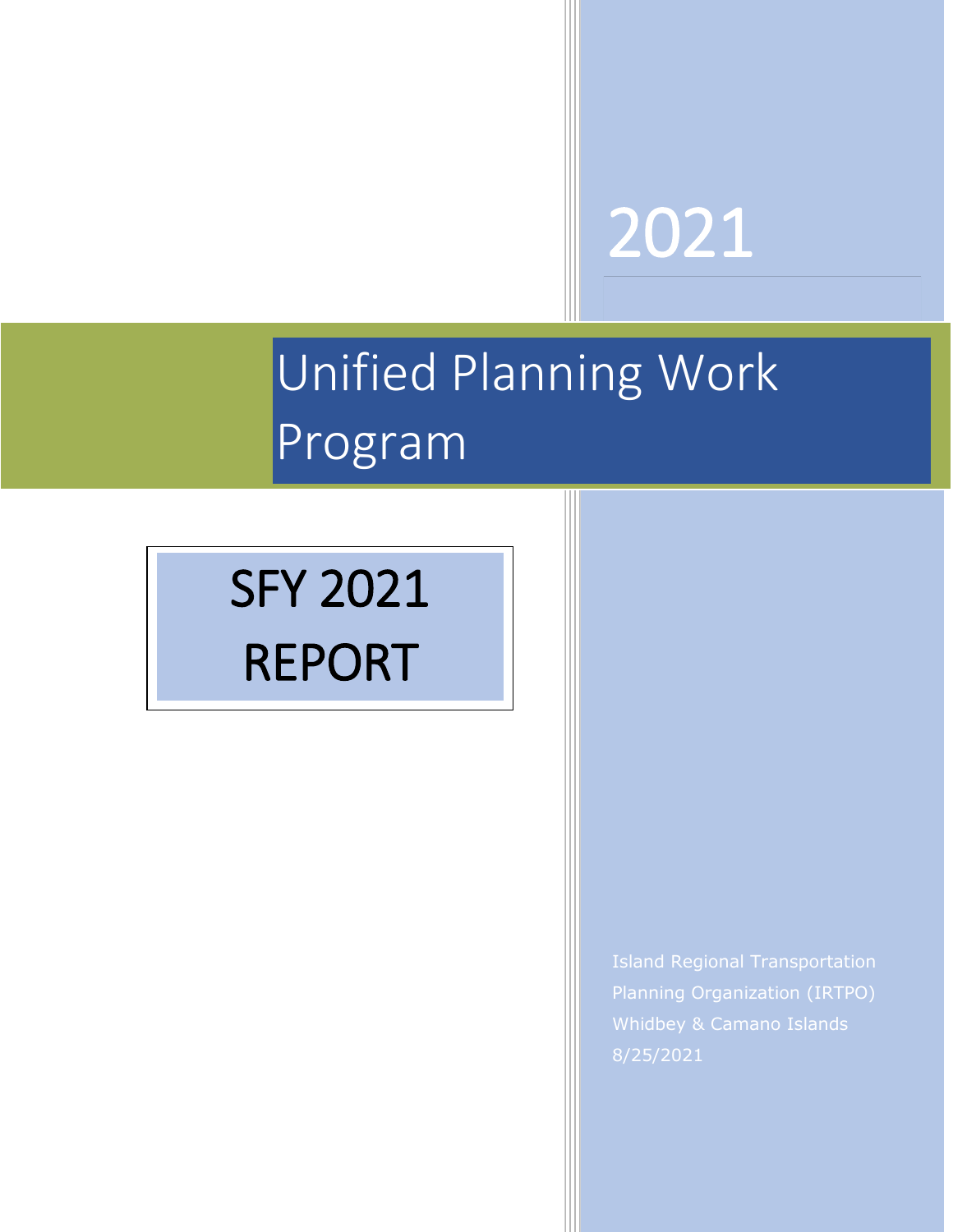# ISLAND REGIONAL TRANSPORTATION PLANNING ORGANIZATION **PROGRAM YEAR July 1, 2020 – June 30, 2021 (SFY 2020)**<br>UNIFIED PLANNING WORK PROGRAM

# **Contents**

| ELEMENT 3: REGIONAL TRANSPORTATION IMPROVEMENT PROGRAM |  |
|--------------------------------------------------------|--|
|                                                        |  |
|                                                        |  |
|                                                        |  |
|                                                        |  |
|                                                        |  |
|                                                        |  |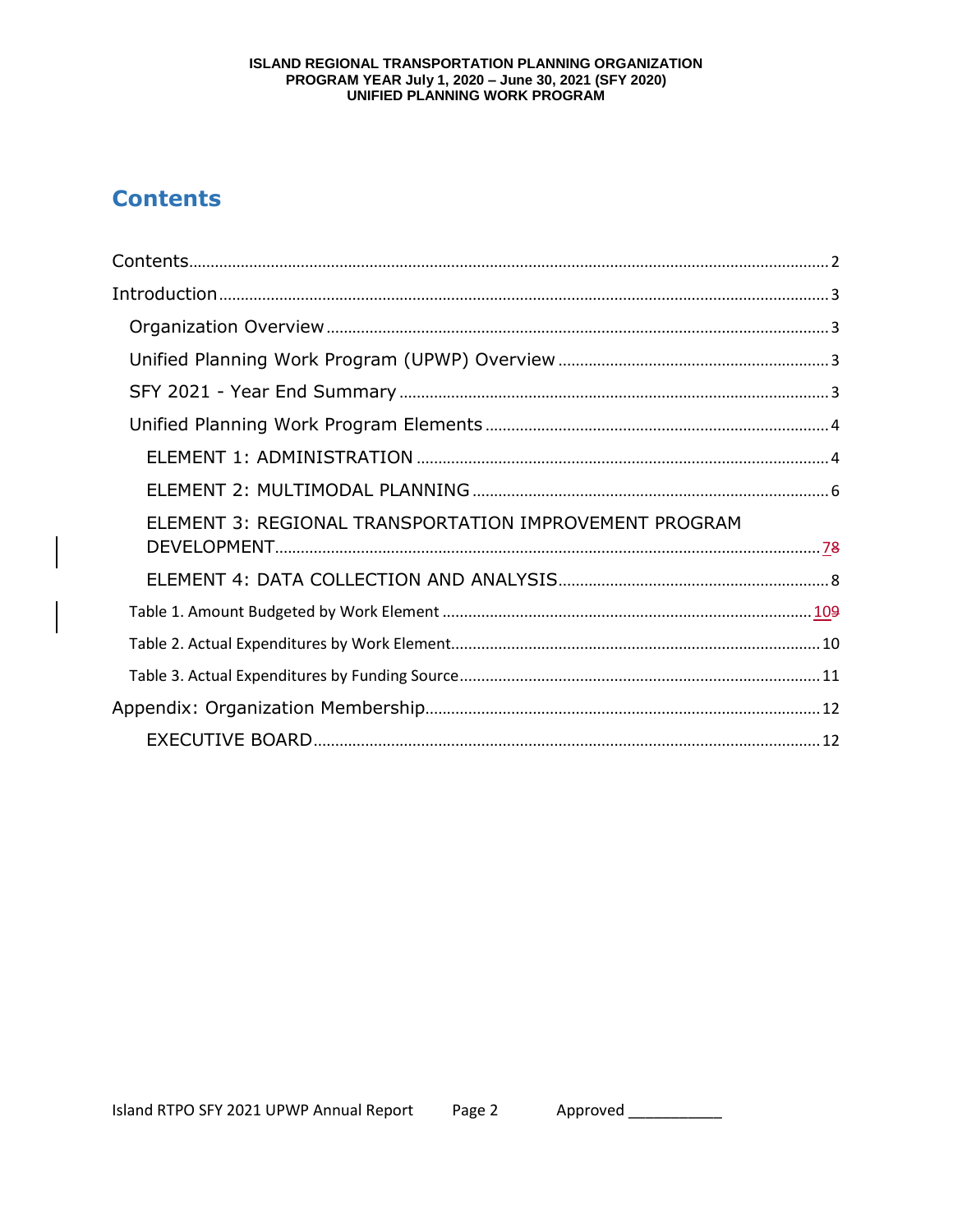# **Introduction**

# **Organization Overview**

The Island Regional Transportation Planning Organization (IRTPO) is an association between the Washington State Department of Transportation (WSDOT), Island County, Island Transit, City of Oak Harbor, Town of Coupeville, City of Langley, Port of South Whidbey, Port of Coupeville, City of Stanwood, and Naval Air Station Whidbey Island. Members of the IRTPO work collaboratively to address multi-modal transportation issues within and across Island Region. Island County serves as the lead agency and fiscal agent for the IRTPO, providing staff and local funding support to the organization. Planning support for the IRTPO is also provided by member agencies and jurisdictions.

# **Unified Planning Work Program (UPWP) Overview**

The UPWP documents the transportation planning work activities to be accomplished for the state fiscal year. The work activities are organized into the following elements:

- 1. Administration
- 2. Multi-Modal Planning
- 3. Regional Transportation Improvement Program (RTIP) Development
- 4. Data Collection & Analysis

# **SFY 2021 - Year End Summary**

The IRTPO has prepared this progress report as a review of work efforts and accomplishments from July 1, 2020, through June 30, 2021, as outlined in the organization's 2020 UPWP. This document is organized into a report of activities and expenditures by element.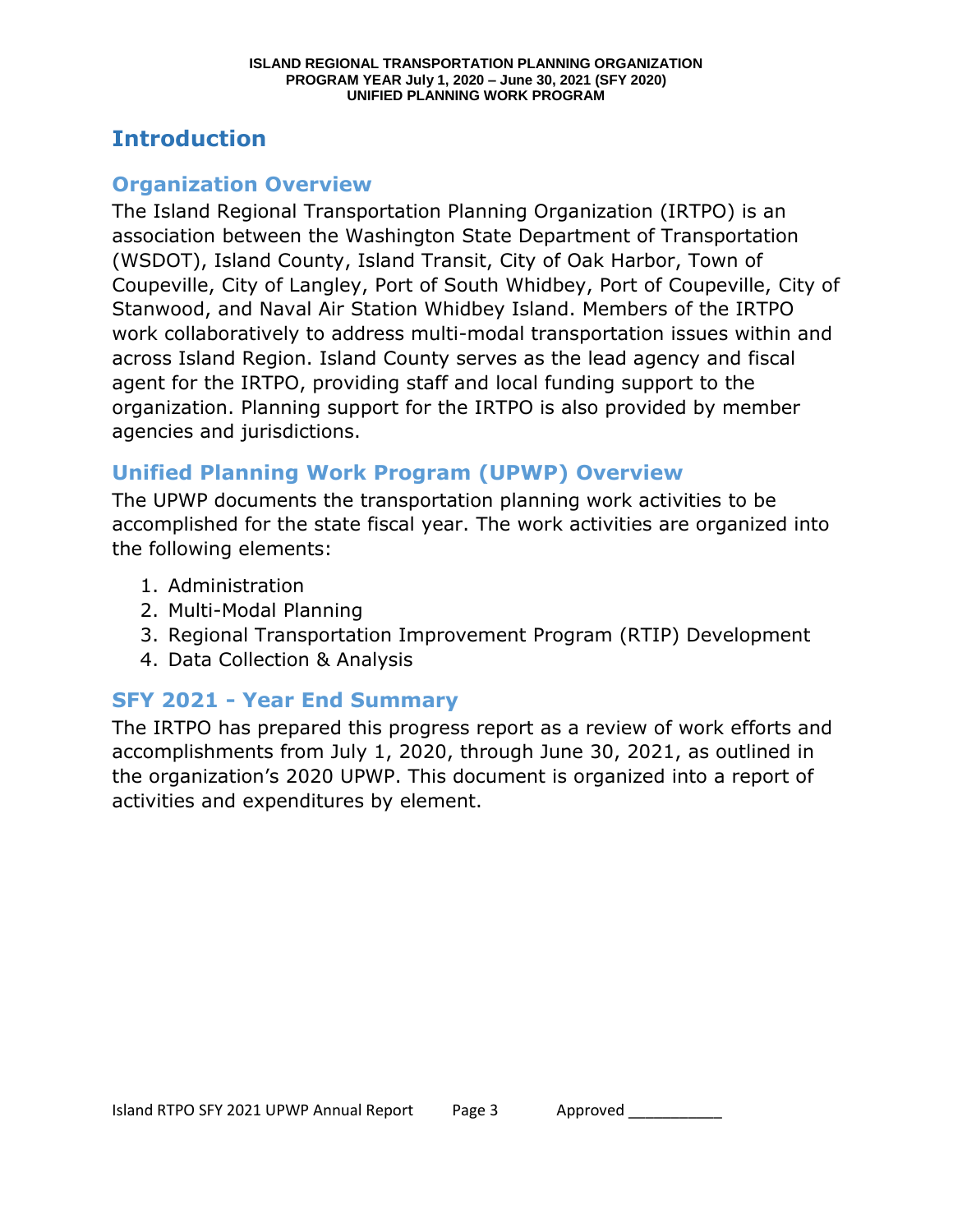# **Unified Planning Work Program Elements**

# **ELEMENT 1: ADMINISTRATION**

## *Purpose and Objectives*

Program Administration is a core function of the IRTPO and includes administrative support and management functions associated with the regional transportation planning program and fulfillment of state requirements. It also includes coordination with WSDOT and member agencies. Island County Public Works, as lead agency, provides management and staff support for the regional transportation planning process.

This fiscal year was greatly impacted as a result of the Coronavirus Pandemic. Meetings and trainings shifted to webinars and online forums. As a result a great deal of money was saved on both travel expenses and travel time. Agencies such as WSDOT, have determined that much can be accomplished in streamlined processes that minimize travel and reduce costs. It has been suggested that much of the State's workforce will continue some level of telecommuting even after the pandemic is contained. As we look toward transportation planning in a new era, it is anticipated that many coordination meetings and forums will continue to be provided via teleconference and webinar. Budgeting for the next biennium will reflect this new normal.

Additional staff time was expended this year to conform to new State auditing requirements. The State Auditor's Office (SAO) designated IRTPO as a separate State agency, responsible for its own financial accountability. The first three fiscal years of the IRTPO's records were compiled and submitted as annual audit reports (SFYs 2017, 2018, and 2019). The SAO then completed a formal audit. The SFY 2020 audit report was subsequently filed.

Following the determination that IRTPO is a separate entity, WSDOT requested that IRPTO adopt a Title VI Plan and assurances, separate from that of Island County, and prepare its own Title VI reporting. This effort was also not budgeted.

## *Accomplishments*

**Support Services:** Provided administrative support to the IRTPO Executive Board (EB), Technical Advisory Committee (TAC), and the Transportation Equity Committee (TEC). This included such items as communicating with EB and committee members, producing meeting agendas and materials, coordinating and scheduling meetings, facilitating meeting discussions,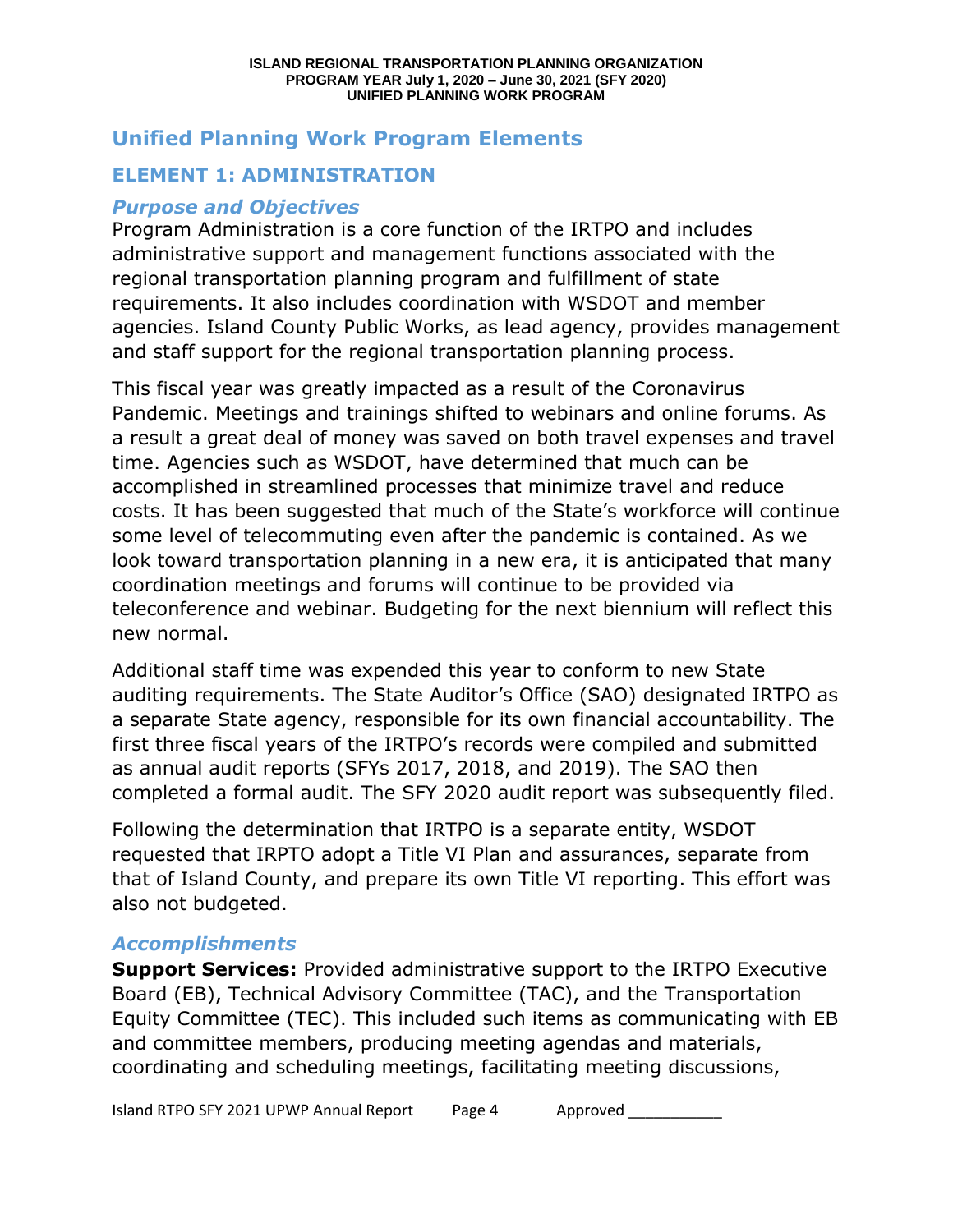producing meeting summaries, regularly updating the IRTPO webpage, advertising public meetings, and posting meeting related items.

The development & adoption of the UPWP for the upcoming State Fiscal Year and the development and approval of the UPWP Annual Report for the most recent State Fiscal Year were included as tasks under this Element.

- 2022-2023 Unified Planning Work Program *Adoption Date: July 28, 2021*
- 2020 Unified Planning Work Program Annual Report: *Approved by WSDOT: December 3, 2020*

Completion of annual audit reports for four fiscal years.

Completion of a Title VI plan, specifically for IRTPO.

**Project Management:** Hired and managed consultant teams for the Island Region Vehicle Electrification Project and the Data Collection & Analysis Element. Consultants were selected through the RFP process. TAC members reviewed and ranked proposals.

**Multimodal Planning and Decision Making Meetings:** Facilitated virtual meetings of the IRTPO Executive Board and the Technical Advisory Committee.

**Stanwood Outreach:** Coordinated with the City of Stanwood and the NW Region WSDOT office on SR 532 congestion issues. (This is an ongoing discussion that will be assisted with data collection.)

**North Sound Transportation Alliance:** participated in strategic planning, presentation development, and facilitation of meetings and workshops with members of the five-county North Sound Transportation Alliance. Coordinated with regional transportation partners on panel discussions of passenger-only ferries and ferry infrastructure, including all-electric ferries.

**WSDOT Northwest Region Coordination:** participated in joint planning discussions with WSDOT.

**SnoTrac:** participated in meetings with Snohomish County public transportation and human services providers regarding regional transportation services, needs, and opportunities for special populations.

**North Counties Transportation Coalition (NCTC):** participated in the NCTC process to survey first mile/last mile needs and develop a pilot project for a SFY 2022-2023 Consolidated Grant application.

Island RTPO SFY 2021 UPWP Annual Report Page 5 Approved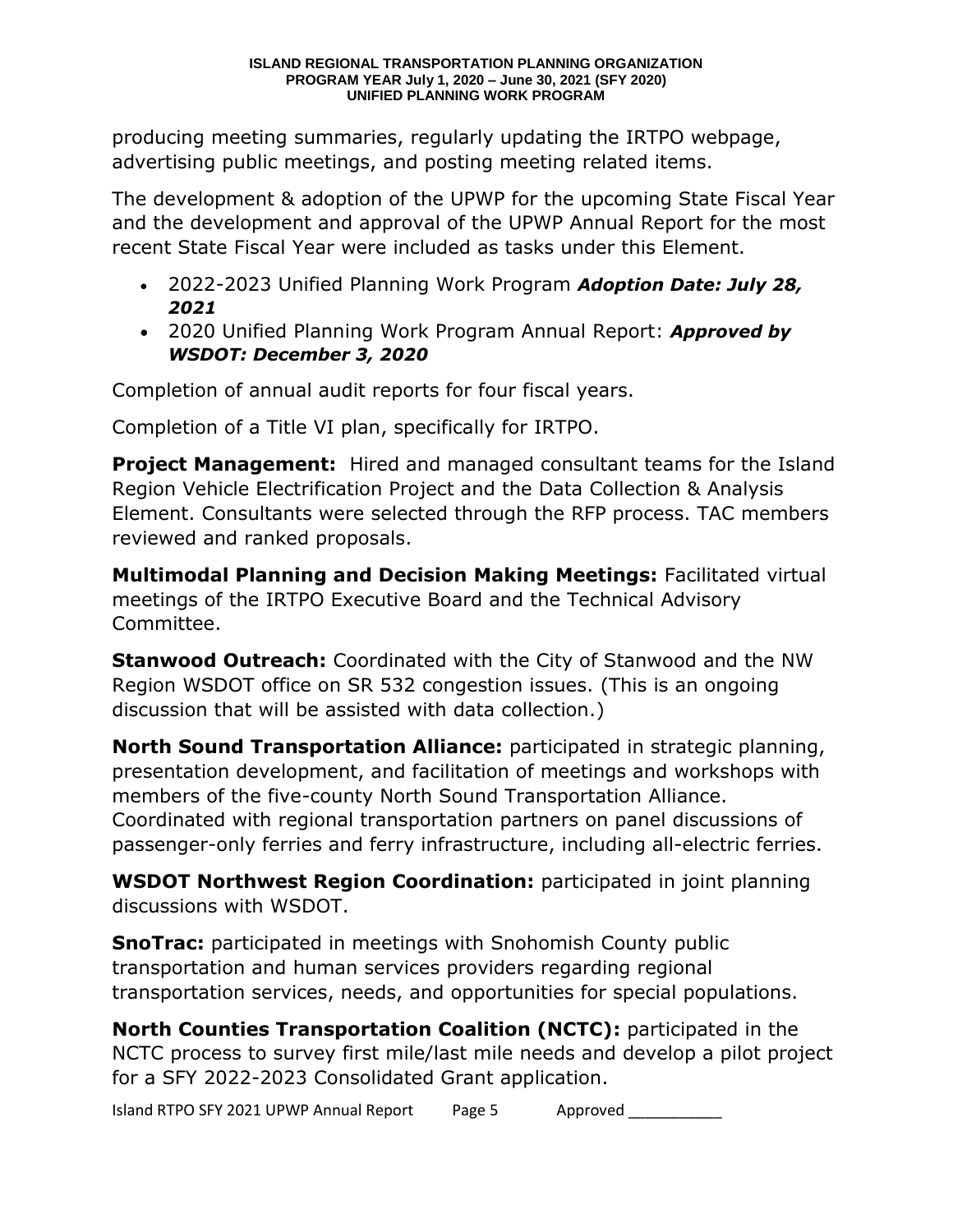### *Budget*

Funding Source: State RTPO Funds Funding Amount: \$ 46,740 Expenditures: \$ 48,357

## **ELEMENT 2: MULTIMODAL PLANNING**

# *Purpose and Objectives*

Island RTPO plays an important role in meeting federal and state planning requirements to implement and coordinate the region's transportation planning activities. As the lead agency, Island County has directed its Public Works Department to provide management and staff support for the regional transportation planning process. Transportation planning by nature is a longterm process. The regional transportation planning process continues to evolve and strives to improve upon itself to ensure coordination of planning and implementation by all transportation interests.

## *Accomplishments*

**Project Management:** Acted as a central point of contact for IRTPO members to understand obligation processes and ensure members are aware of grant opportunities. This included attending grant-focused activities and trainings in order to help IRTPO members understand available funding opportunities and how to utilize them.

# **Island Vehicle Electrification Study**

Following a competitive RFP process, IRTPO hired Makers Architecture & Urban Design, along with DKS Associates to complete this project. The consultant team collected existing fleet and charging station data from fleet managers in the Island Region. A high-level analysis of fleet vehicles that would be optimal for conversion to EVs in the near-term, mid-term, and long-term was developed for the consideration of the IRTPO member agencies.

The study included a public survey that asked if respondents owned electric vehicles (EVs) and what barriers they saw to owning EVs in the Island Region. The majority of respondents (both current EV owners and non-EV owners) identified the lack of available public charging, range anxiety, and upfront vehicle costs as challenges to owning an EV in the Island region. The next series of questions in the survey asked respondents where they wanted to see charging stations on Whidbey and Camano Islands.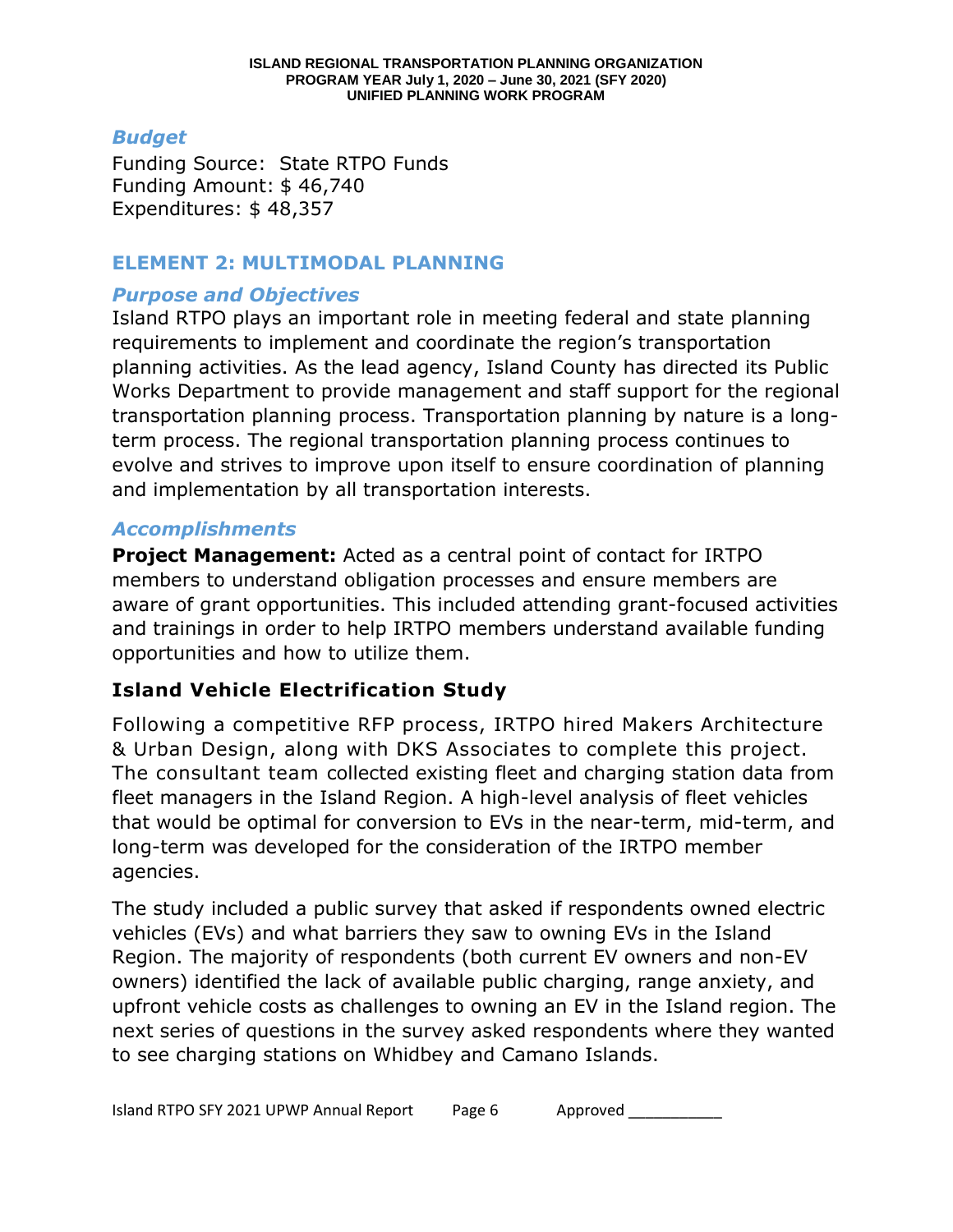In tying the public and fleet EV discussion together, the team created a *Charging Station Design Guidance Toolbox* to help potential charging station hosts and fleet managers understand the station types and infrastructure needs. Finally, the consultant drafted a policy document for the IRTPO and (if desired) member agencies, to adopt in support of electric vehicles and EV infrastructure.

# **Island Aerial Photograpy**

Island County led the effort to select a consultant and manage this regional project. Sanborn mapping company was chosen by the county to capture this imagery in late August of 2020. The imagery that was captured was delivered in February of 2021 and includes 3-inch spatial resolution for both the oblique and ortho imagery. The oblique Imagery is being displayed in a new Island County application named [Island County Oblique Viewer.](https://gisaerial.islandcountywa.gov/viewer/) The orthorectified imagery was delivered in GeoTIFF, TIFF/TIFW, and MrSID formats. This imagery is being displayed in Island Counties' main GIS application, [ICGeoMap.](https://icgeomap.islandcountywa.gov/Html5Viewer/Index.html?viewer=ICGeoMap) Both these imagery datasets are available from the county upon request to the GIS Coordinator and can be freely shared to any agency that has an interest.

**WSDOT/MPO/RTPO Investment Strategy Committee:** Participated in multiple meetings of this committee to discuss challenges and brainstorm solutions for transportation funding in the State of Washington.

# *Budget*

Funding Source: State RTPO Funds, Federal STBG Funds, Local Match Funding Amount: \$ 38,200 Expenditures: \$ 35,706

This fiscal year was greatly impacted as a result of the Coronavirus Pandemic. Many meetings were canceled and trainings shifted to webinars and online forums. As a result, money was saved on both travel expenses and travel time.

# **ELEMENT 3: REGIONAL TRANSPORTATION IMPROVEMENT PROGRAM DEVELOPMENT**

# *Purpose and Objectives*

Island RTPO SFY 2021 UPWP Annual Report Page 7 Approved Federal and state regulations guide the programming of federally funded and other regionally significant transportation improvement projects. Planning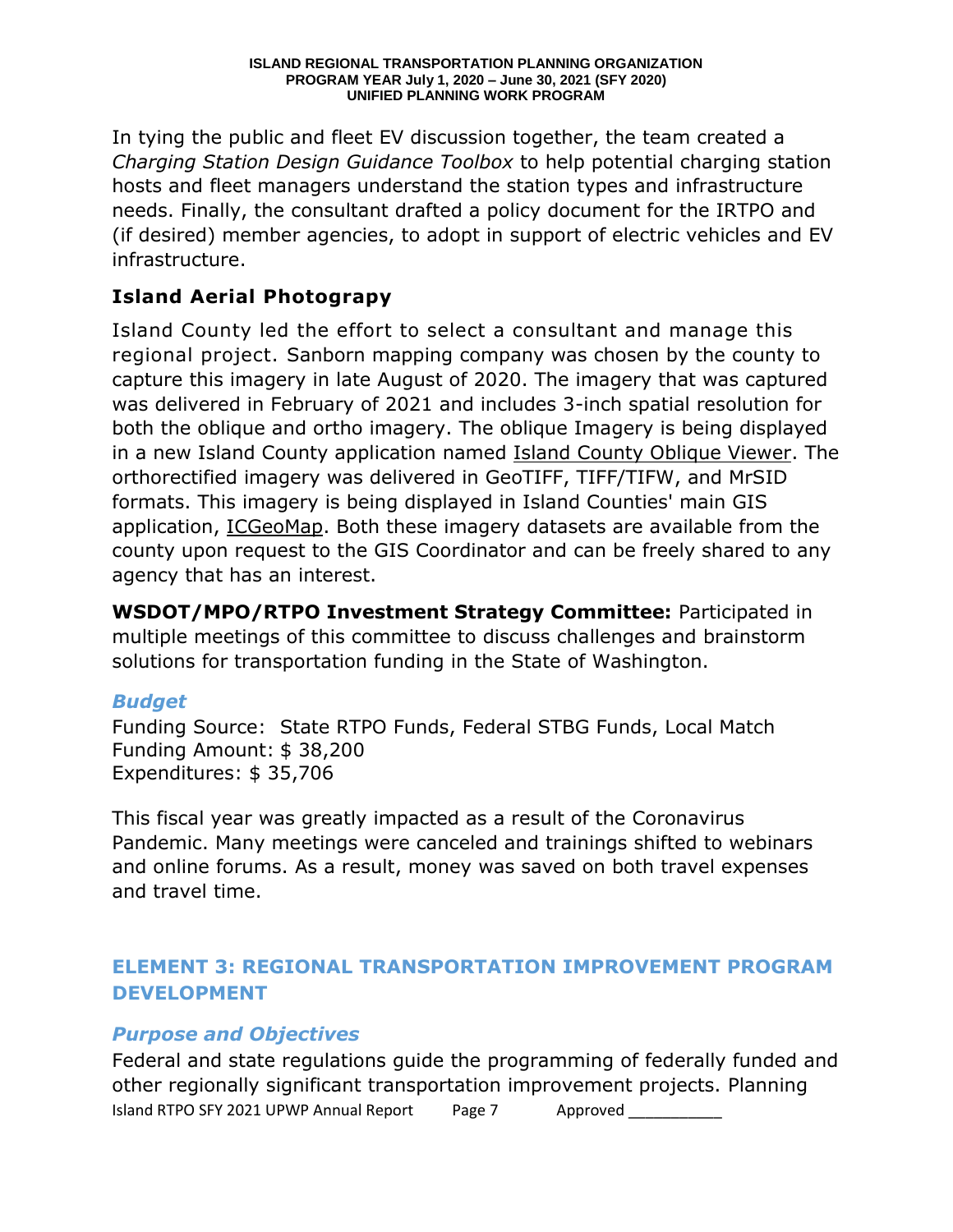#### **ISLAND REGIONAL TRANSPORTATION PLANNING ORGANIZATION PROGRAM YEAR July 1, 2020 – June 30, 2021 (SFY 2020) UNIFIED PLANNING WORK PROGRAM**

efforts support effective, respectful, and cooperative regional transportation decision-making. Regional plans encompass long-range comprehensive objectives of local jurisdictions, port districts, transit agencies, and tribes. The Island County Regional Transportation Improvement Program includes four-year constrained programming within a six-year plan.

Note: The RTIP was not formally updated this year. Two member agencies produced documentation of grant awards dating back to 2010 from Skagit-Island COG that were not on record in the IRPTO files. As a result, this year's focus was on reaching out to all member agencies to collect all previous award letters and track the obligations and de-obligations to date. Because the RCW only requires updates every two years, the next RTIP update will be for SFYs 2022-2027.

#### *Accomplishments*

Established a grant tracking spreadsheet and collected information from member agencies to complete missing information back to 2010.

Created a draft 2022-2027 RTIP for adoption in September of 2021.

**Regional Transportation Improvement Program**: Amended the 2020- 2025 Regional Transportation Improvement Program (RTIP) to meet the 4 year constrained fiscal per *WAC 468-86-160* following new project awards from May of 2020. Began preparation of the 2022-2027 RTIP*.*

#### *Budget*

Funding Source: State RTPO Funds Funding Amount: \$ 3,000 Expenditures: \$ 3,000

#### **ELEMENT 4: DATA COLLECTION AND ANALYSIS**

#### *Purpose and Objectives*

Island RTPO SFY 2021 UPWP Annual Report Page 8 Approved \_\_\_\_\_\_\_\_\_\_\_ Approved Efficient planning for regional transportation requires an understanding of travel needs. A focus of IRTPO efforts for SFY 2021 will be to gather and compile information on facility usage, origin/destination, travel times, travel speeds, turning movements, crash history, travel mode, and other data as identified by member agencies. As IRTPO does not employ tracking, analysis, or modeling, much of this work will be done by consultants and member agencies, with a goal of establishing a comprehensive, shared database and base model. In the long-term, IRTPO may work toward establishing a regional travel demand model for use by all member agencies.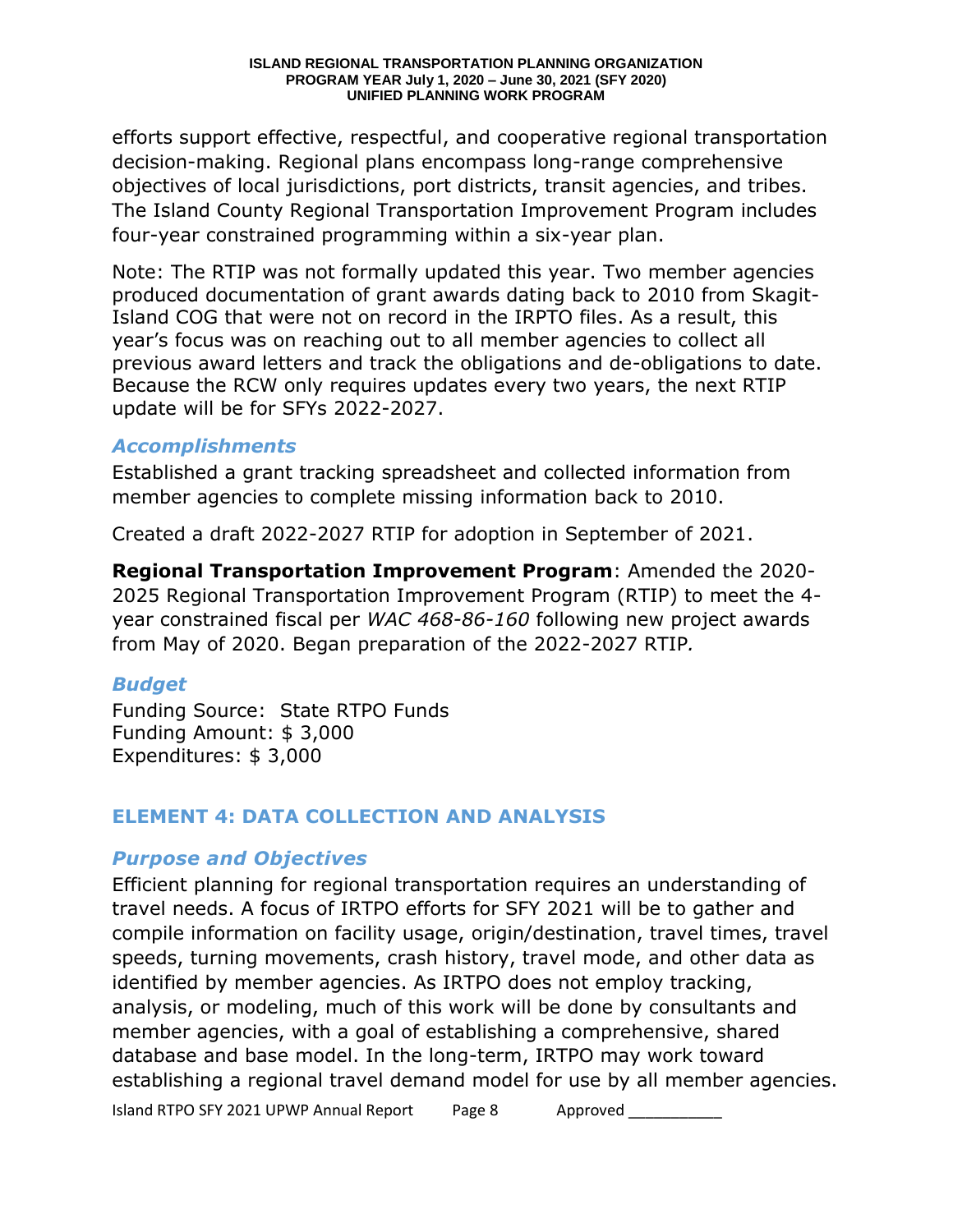#### **ISLAND REGIONAL TRANSPORTATION PLANNING ORGANIZATION PROGRAM YEAR July 1, 2020 – June 30, 2021 (SFY 2020) UNIFIED PLANNING WORK PROGRAM**

This work coincides with strategic action items for data collection and evaluation identified in *Island Access 2040: Regional Transportation Plan for the Island Region*.

#### *Accomplishments*

- 1. Outline of desired data and analysis needs, documenting existing information
- 2. Database of compiled information as identified by member agency agreement
- 3. Preliminary analysis (first level) as identified by member agency agreement

#### *Budget*

Funding Source: State RTPO Funds, Local Match Funding Amount: \$ 45,000 Expenditures: \$ 46,726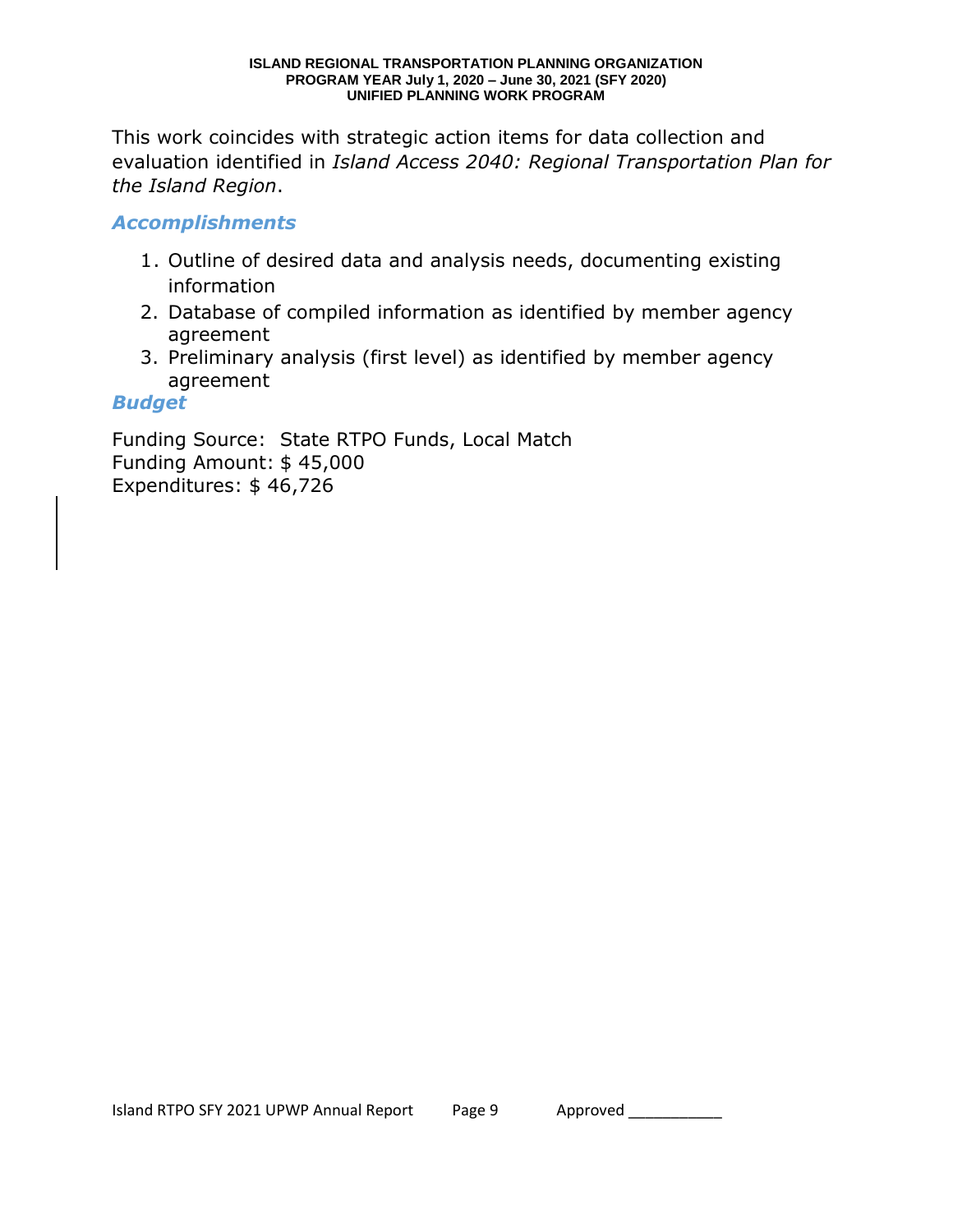#### Table 1. Amount Budgeted by Work Element

| SFY 2021 Unified Planning Work Program Proposed Budget<br><b>IRTPO</b> |                                                               |             |                |                        |                |              |                             |              |  |  |  |
|------------------------------------------------------------------------|---------------------------------------------------------------|-------------|----------------|------------------------|----------------|--------------|-----------------------------|--------------|--|--|--|
|                                                                        |                                                               | Federal     |                |                        |                |              | <b>TASK FUNDING SUMMARY</b> |              |  |  |  |
| Task<br>Code                                                           | <b>Task Description</b>                                       | <b>STBG</b> | Local<br>Match | WSDOT -<br><b>RTPO</b> | <b>FEDERAL</b> | <b>STATE</b> | <b>LOCAL</b>                | <b>TOTAL</b> |  |  |  |
|                                                                        |                                                               | 86.5%       | 13.5%          |                        |                |              |                             |              |  |  |  |
|                                                                        | Element 1: Administration                                     | 36.140      | 5.640          | 4.960                  | 36.140         | 4.960        | 5,640                       | 46,740       |  |  |  |
|                                                                        | Element 2: Multi-Modal Planning                               | 30,275      | 4,725          | $\Omega$               | 31,891         | 1.412        | 4,977                       | 38,280       |  |  |  |
|                                                                        | <b>Element 3: Regional Transportation Improvement Program</b> | 2.595       | 405            | $\Omega$               | 2,595          |              | 405                         | 3,000        |  |  |  |
|                                                                        | <b>Element 4: Data Collection and Analysis</b>                |             |                | 45,000                 |                | 45,000       |                             | 45,000       |  |  |  |
|                                                                        | <b>UPWP TOTAL</b>                                             | 69,010      | 10.770         | 49,960                 | 70,626         | 51,372       | 11,022                      | 133,020      |  |  |  |

*Note: Budget Table 1 for this UPWP was amended in January of 2021. The dollar amounts under 'Task Funding Summary' are correct. However, the columns to the left were not updated to match. The STBG budget total should have been \$70,626; Local Match budget total should have been \$11,022; and WSDOT-RTPO budget total should have been \$51,372. These numbers are reflected correctly in the following tables.*

#### Table 2. Actual Expenditures by Work Element

| SFY 2021 Unified Planning Work Program Actual Expenditures by Work Element<br><b>IRTPO</b> |                                                               |                 |                |                        |         |              |              |                |  |  |  |
|--------------------------------------------------------------------------------------------|---------------------------------------------------------------|-----------------|----------------|------------------------|---------|--------------|--------------|----------------|--|--|--|
| Federal<br><b>TASK FUNDING SUMMARY</b>                                                     |                                                               |                 |                |                        |         |              |              |                |  |  |  |
| Task<br>Code                                                                               | <b>Task Description</b>                                       | <b>STBG</b>     | Local<br>Match | WSDOT -<br><b>RTPO</b> | FEDERAL | <b>STATE</b> | <b>LOCAL</b> | <b>TOTAL</b>   |  |  |  |
|                                                                                            | <b>Element 1: Administration</b>                              | 86.5%<br>37,140 | 13.5%<br>5,796 | 5,421                  | 37.140  | 5,421        | 5,796        | 48,357         |  |  |  |
|                                                                                            | <b>Element 2: Multi-Modal Planning</b>                        | 30,886          | 4,820          |                        | 30,886  |              | 4,820        | 35,706         |  |  |  |
|                                                                                            | <b>Element 3: Regional Transportation Improvement Program</b> | 2,595           | 405            |                        | 2,595   |              | 405          | 3,000          |  |  |  |
|                                                                                            | <b>Element 4: Data Collection and Analysis</b>                |                 | 7751           | 45,951                 | O.      | 45,951       | 775I         | 46,726         |  |  |  |
|                                                                                            | <b>UPWP TOTAL</b>                                             | 70.621          | 11,796         | 51,372                 | 70.621  | 51,372       |              | 11,796 133,789 |  |  |  |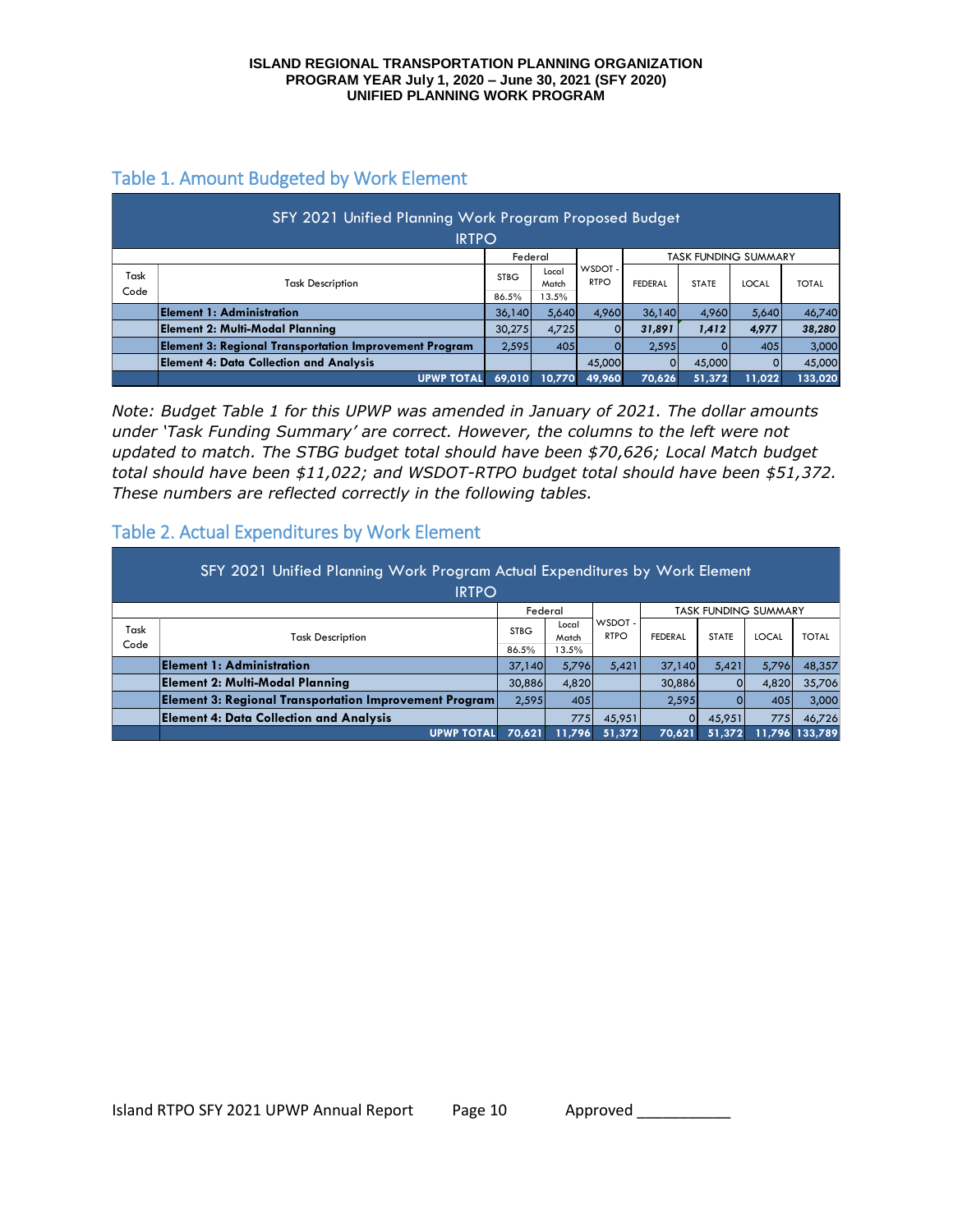#### **ISLAND REGIONAL TRANSPORTATION PLANNING ORGANIZATION PROGRAM YEAR July 1, 2020 – June 30, 2021 (SFY 2020) UNIFIED PLANNING WORK PROGRAM**

#### Table 3. Actual Expenditures by Funding Source

Local

|               | Program<br>Fund<br>Source        | Element<br>1: Admin | Element<br>2:<br>Multimodal<br>Planning | Element<br>3: RTIP | Element<br>4: Data<br>Collection | Total<br>Expenditures | Allocation<br>Available |  |
|---------------|----------------------------------|---------------------|-----------------------------------------|--------------------|----------------------------------|-----------------------|-------------------------|--|
| STBG<br>Grant | <b>STBG</b><br><b>Funds</b>      | \$37,140            | \$30,886                                | \$2,595            | $\mathbf 0$                      | \$70,621              | \$70,621                |  |
|               |                                  |                     |                                         |                    |                                  |                       |                         |  |
|               | Program<br><b>Fund</b><br>Source | Element<br>1: Admin | Element<br>2:<br>Multimodal<br>Planning | Element<br>3: RTIP | Element<br>4: Data<br>Collection | Total<br>Expenditures | Allocation<br>Available |  |
| Local Match   | Local                            | \$5,796             | \$4,820                                 | \$405              | \$775                            | \$11,796              | \$11,022                |  |

| Element<br>Element<br>Program<br>Element<br>Element<br>Total<br>Allocation<br>2:<br>Fund<br>4: Data<br>1: Admin<br>Available<br>Expenditures<br>Multimodal<br>3: RTIP<br>Collection<br>Source<br>Planning |  |  |  |  |  |
|-----------------------------------------------------------------------------------------------------------------------------------------------------------------------------------------------------------|--|--|--|--|--|
|                                                                                                                                                                                                           |  |  |  |  |  |
| Оq<br>\$45,951<br>\$5,421<br>\$51,372<br>\$51,372<br><b>State</b><br>RTI<br>- 동 군<br>$\overline{\mathbf{a}}$                                                                                              |  |  |  |  |  |

Island RTPO SFY 2021 UPWP Annual Report Page 11 Approved \_\_\_\_\_\_\_\_\_